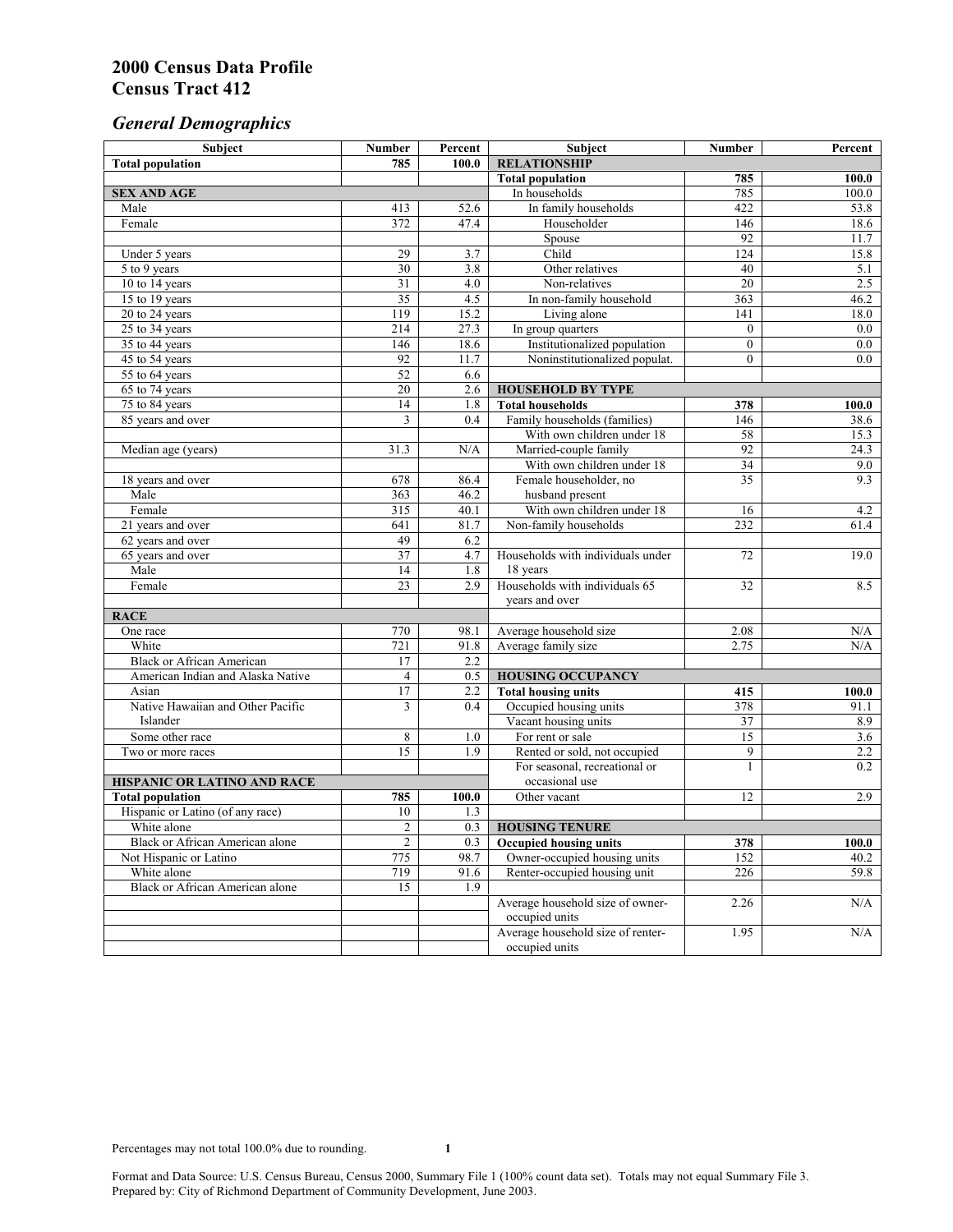### *Social Characteristics*

| Subject                                     | <b>Number</b>           | Percent                  | <b>Subject</b>                         | <b>Number</b>   | Percent |
|---------------------------------------------|-------------------------|--------------------------|----------------------------------------|-----------------|---------|
| <b>SCHOOL ENROLLMENT</b>                    |                         | <b>RESIDENCE IN 1995</b> |                                        |                 |         |
| Population 3 years and over enrolled in     | 185                     | 100.0                    | Population 5 years and over            | 804             | 100.0   |
| school                                      |                         |                          | Same house in 1995                     | 285             | 35.4    |
| Nursery school, preschool                   | $\mathbf{0}$            | 0.0                      | Different house in the U.S. in         | 499             | 62.1    |
| Kindergarten                                | $\boldsymbol{0}$        | 0.0                      | 1995                                   |                 |         |
| Elementary school (grades 1-8)              | 35                      | 18.9                     | Same county                            | 262             | 32.6    |
| High school (grades 9-12)                   | 30                      | 16.2                     | Different county                       | 237             | 29.5    |
| College or graduate school                  | 120                     | 64.9                     | Same state                             | 171             | 21.3    |
|                                             |                         |                          | Different state                        | 66              | 8.2     |
| <b>EDUCATIONAL ATTAINMENT</b>               |                         |                          | Elsewhere in 1995                      | 20              | 2.5     |
| Population 25 years and over                | 600                     | 100.0                    |                                        |                 |         |
| Less than 9 <sup>th</sup> grade             | 35                      | 5.8                      | NATIVITY AND PLACE OF BIRTH            |                 |         |
| $9th$ to $12th$ grade, no diploma           | 47                      | 7.8                      | <b>Total population</b>                | 812             | 100.0   |
| High school graduate (includes equivalency) | 61                      | 10.2                     | Native                                 | 767             | 94.5    |
| Some college, no degree                     | 148                     | 24.7                     | Born in United States                  | 758             | 93.3    |
| Associate degree                            | 11                      | 1.8                      | State of residence                     | 470             | 57.9    |
| Bachelor's degree                           | 222                     | 37.0                     | Different state                        | 288             | 35.5    |
| Graduate or professional degree             | 76                      | 12.7                     | <b>Born outside United States</b>      | 9               | 1.1     |
| Percent high school graduate or higher      | 86.3%                   | N/A                      | Foreign born                           | $\overline{45}$ | 5.5     |
| Percent bachelor's degree or higher         | 49.7%                   | N/A                      | Entered 1990 to March 2000             | 20              | 2.5     |
|                                             |                         |                          | Naturalized citizen                    | 19              | 2.3     |
| <b>MARITAL STATUS</b>                       |                         |                          | Not a citizen                          | 26              | 3.2     |
| Population 15 years and over                | 746                     | 100.0                    |                                        |                 |         |
| Never married                               | 401                     | 53.8                     | <b>REGION OF BIRTH OF FOREIGN BORN</b> |                 |         |
| Now married, not including separated        | 189                     | 25.3                     | Total (excluding born at sea)          | 45              | 100.0   |
| Separated                                   | 22                      | 2.9                      | Europe                                 | 26              | 57.8    |
| Widowed                                     | 37                      | 5.0                      | Asia                                   | 19              | 42.2    |
| Female                                      | 17                      | 2.3                      | Africa                                 | $\mathbf{0}$    | $0.0\,$ |
| Divorced                                    | 97                      | 13.0                     | Oceania                                | $\mathbf{0}$    | 0.0     |
| Female                                      | 44                      | 5.9                      | Latin America                          | $\mathbf{0}$    | 0.0     |
|                                             |                         |                          | Northern America                       | $\theta$        | 0.0     |
| <b>GRANDPARENTS AS CAREGIVERS</b>           |                         |                          |                                        |                 |         |
| Grandparent living in household with        | $\overline{\mathbf{4}}$ | 100.0                    | <b>LANGUAGE SPOKEN AT HOME</b>         |                 |         |
| one or more own grandchildren under 18      |                         |                          | Population 5 years and over            | 804             | 100.0   |
| years                                       |                         |                          | English only                           | 747             | 92.9    |
| Grandparent responsible for grandchildren   | $\overline{0}$          | 0.0                      | Language other than English            | 57              | 7.1     |
|                                             |                         |                          | Speak English less than                | 18              | 2.2     |
| <b>VETERAN STATUS</b>                       |                         |                          | "very well"                            |                 |         |
| Civilian population 18 years and over       | 719                     | 100.0                    | Spanish                                | 18              | 2.2     |
| Civilian veterans                           | 78                      | 10.8                     | Speak English less than                | 13              | 1.6     |
|                                             |                         |                          | "very well"                            |                 |         |
| <b>DISABILITY STATUS OF THE CIVILIAN</b>    |                         | Other Indo-European      | 20                                     | 2.5             |         |
| NONINSTITUTIONALIZED POPULATION             |                         | languages                |                                        |                 |         |
| Population 5 to 20 years                    | 120                     | 100.0                    | Speak English less than                | 5               | 0.6     |
| With a disability                           | 21                      | 17.5                     | "very well"                            |                 |         |
| Population 21 to 64 years                   | 630                     | 100.0                    | Asian and Pacific Island               | 13              | 1.6     |
| With a disability                           | 112                     | 17.8                     | languages                              |                 |         |
| Percent employed                            | 76.8%                   | N/A                      | Speak English less than                | $\mathbf{0}$    | 0.0     |
| No disability                               | 518                     | 82.2                     | "very well"                            |                 |         |
| Percent employed                            | 92.5%                   | N/A                      | Other Languages                        | 6               | 0.7     |
| Population 65 years and over                | 54                      | 100.0                    | Speak English less than                | $\mathbf{0}$    | 0.0     |
| With a disability                           | 36                      | 66.7                     | "very well"                            |                 |         |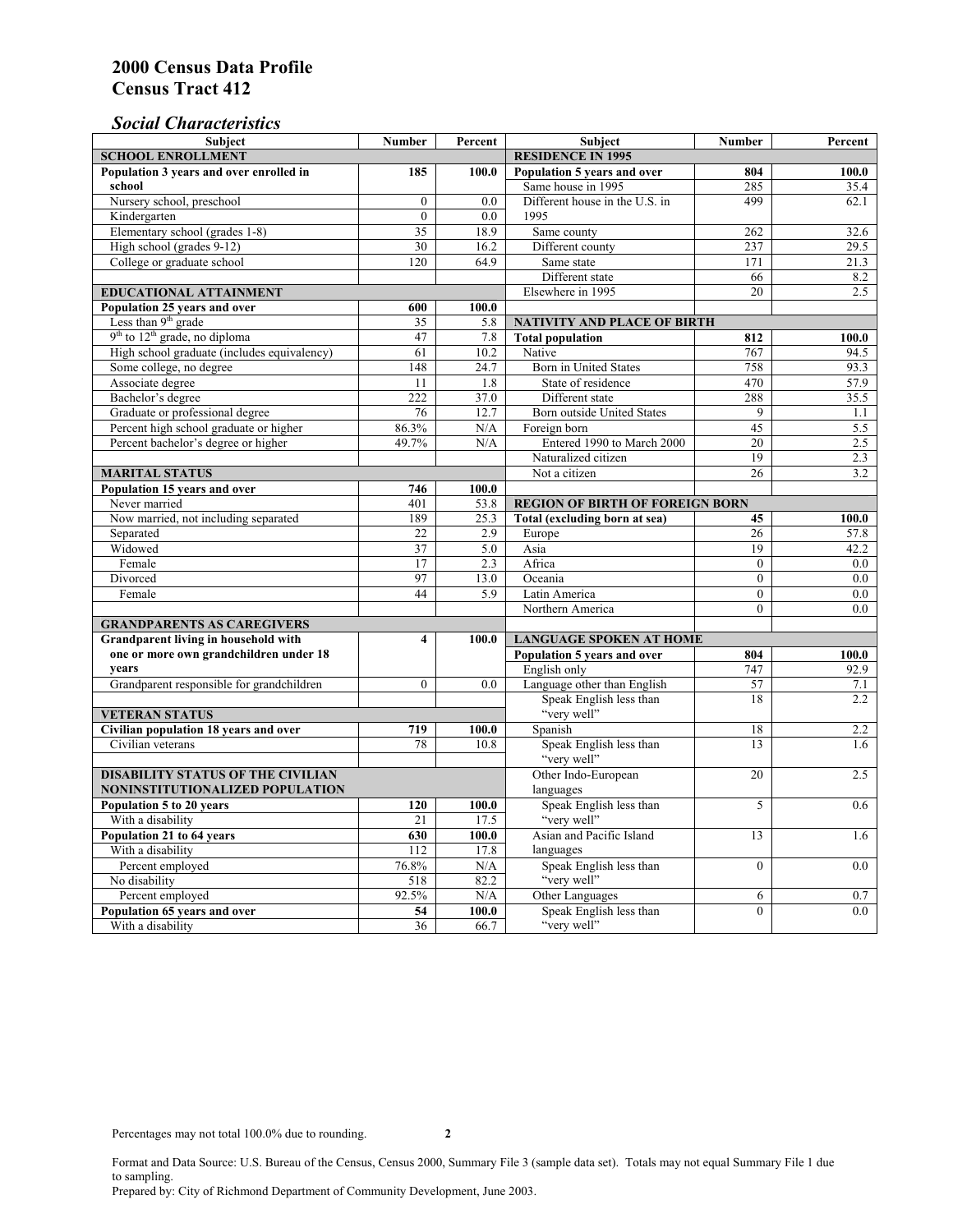#### *Economic Characteristics*

| Subject                                                                                | <b>Number</b>   | Percent          | Subject                                                                    | <b>Number</b>    | Percent          |
|----------------------------------------------------------------------------------------|-----------------|------------------|----------------------------------------------------------------------------|------------------|------------------|
| <b>EMPLOYMENT STATUS</b>                                                               |                 |                  | <b>INCOME IN 1999</b>                                                      |                  |                  |
| Population 16 years and over                                                           | 746             | 100.0            | <b>Households</b>                                                          | 415              | 100.0            |
| In labor force                                                                         | 612             | 82.0             | Less than \$10,000                                                         | 34               | 8.2              |
| Civilian labor force                                                                   | 612             | 82.0             | \$10,000 to \$14,999                                                       | 51               | 12.3             |
| Employed                                                                               | 597             | 80.0             | \$15,000 to \$24,999                                                       | 62               | 14.9             |
| Unemployed                                                                             | $\overline{15}$ | $\overline{2.0}$ | \$25,000 to \$34,999                                                       | 115              | 27.7             |
| Percent of civilian labor force                                                        | 2.5%            | N/A              | \$35,000 to \$49,999                                                       | 71               | 17.1             |
| <b>Armed Forces</b>                                                                    | $\mathbf{0}$    | 0.0              | \$50,000 to \$74,999                                                       | 42               | 10.1             |
| Not in labor force                                                                     | 134             | 18.0             | \$75,000 to \$99,999                                                       | 15               | 3.6              |
| Females 16 years and over                                                              | 319             | 100.0            | \$100,000 to \$149,999                                                     | $\tau$           | 1.7              |
| In labor force                                                                         | 266             | 83.4             | \$150,000 to \$199,999                                                     | $\mathbf{0}$     | 0.0              |
| Civilian labor force                                                                   | 266             | 83.4             | \$200,000 or more                                                          | 18               | 4.3              |
| Employed                                                                               | 255             | 79.9             | Median household income (dollars)                                          | 32,250           | N/A              |
| Own children under 6 years                                                             | 20              | 100.0            |                                                                            |                  |                  |
| All parents in family in labor force                                                   | 20              | 100.0            | With earnings                                                              | 373              | 89.9             |
|                                                                                        |                 |                  | Mean earnings (dollars)                                                    | 44,174           | N/A              |
| <b>COMMUTING TO WORK</b>                                                               |                 |                  | With Social Security income                                                | 53               | 12.8             |
| Workers 16 years and over                                                              | 584             | 100.0            | Mean Social Security income                                                | 11,966           | N/A              |
| Car, truck, or van - drove alone                                                       | 370             | 63.4             | (dollars)                                                                  |                  |                  |
| Car, truck, or van - carpooled                                                         | 67              | 11.5             | With Supplemental Security income                                          | $\boldsymbol{0}$ | $0.0\,$          |
| Public transportation (including taxicab)                                              | $\mathbf{0}$    | 0.0              | Mean Supplemental Security                                                 | $\theta$         | N/A              |
| Walked                                                                                 | 88              | 15.1             | income (dollars)                                                           |                  |                  |
| Other means                                                                            | 59              | 10.1             | With public assistance income                                              | $\boldsymbol{0}$ | $0.0\,$          |
| Worked at home                                                                         | $\mathbf{0}$    | 0.0              | Mean public assistance income                                              | $\theta$         | N/A              |
| Mean travel time to work (minutes)                                                     | 15.8            | N/A              | (dollars)                                                                  |                  |                  |
|                                                                                        |                 |                  | With retirement income (dollars)                                           | 44               | 10.6             |
| Employed civilian population 16 years and over                                         | 597             | 100.0            | Mean retirement income (dollars)                                           | 11.975           | N/A              |
| <b>OCCUPATION</b>                                                                      |                 |                  |                                                                            |                  |                  |
| Management, professional, and related occupations                                      | 207             | 34.7             | <b>Families</b>                                                            | 146              | 100.0            |
| Service occupations                                                                    | 135             | 22.6             | Less than \$10,000                                                         | 15               | 10.3             |
| Sales and office occupations                                                           | 140             | 23.5             | \$10,000 to \$14,999                                                       | $\boldsymbol{0}$ | 0.0              |
| Farming, fishing, and forestry occupations                                             | $\overline{4}$  | 0.7              | \$15,000 to \$24,999                                                       | 9                | 6.2              |
| Construction, extraction, and maintenance                                              | 75              | 12.6             | \$25,000 to \$34,999                                                       | 31               | 21.2             |
| occupations                                                                            |                 |                  | \$35,000 to \$49,999                                                       | 28               | 19.2             |
| Production, transportation, and material moving                                        | 36              | 6.0              | \$50,000 to \$74,999                                                       | 23               | 15.8             |
| occupations                                                                            |                 |                  | \$75,000 to \$99,999                                                       | 15               | 10.3             |
|                                                                                        |                 |                  | \$100,000 to \$149,999                                                     | $\overline{7}$   | 4.8              |
| <b>INDUSTRY</b>                                                                        |                 |                  | \$150,000 to \$199,999                                                     | $\mathbf{0}$     | $0.0\,$          |
| Agriculture, forestry, fishing and hunting, and                                        | $\overline{4}$  | 0.7              | \$200,000 or more                                                          | 18               | 12.3             |
| mining                                                                                 |                 |                  | Median family income (dollars)                                             | 46,458           | N/A              |
| Construction                                                                           | 43              | 7.2              |                                                                            |                  |                  |
| Manufacturing                                                                          | $\overline{4}$  | 0.7              | Per capita income (dollars)                                                | 23,771           | N/A              |
| Wholesale trade                                                                        | 9               |                  |                                                                            |                  |                  |
| Retail trade                                                                           | 48              | 1.5<br>8.0       | <b>Median earnings (dollars)</b>                                           | 25,813           |                  |
| Transportation and warehousing, and utilities                                          | 51              | 8.5              | Male full-time, year-round workers<br>Female full-time, year-round workers | 31,597           | N/A<br>$\rm N/A$ |
|                                                                                        |                 |                  |                                                                            |                  |                  |
| Information                                                                            | 23<br>9         | 3.9<br>1.5       |                                                                            | Number           | Percent          |
| Finance, insurance, real estate, and rental and                                        |                 |                  |                                                                            | below            | below            |
| leasing                                                                                |                 |                  |                                                                            | poverty          | poverty          |
| Professional, scientific, management,<br>administrative, and waste management services | 68              | 11.4             | Subject                                                                    | level            | level            |
|                                                                                        |                 |                  | <b>POVERTY STATUS IN 1999</b>                                              |                  |                  |
| Educational, health and social services                                                | 131             | 21.9             | <b>Families</b>                                                            | 15               | 10.3             |
| Arts, entertainment, recreation, accommodation and                                     | 124             | 20.8             | With related children under 18 years                                       | 11               | 18.0             |
| food services                                                                          |                 |                  | With related children under 5 years                                        | $\mathbf{0}$     | $0.0\,$          |
| Other services (except public administration)                                          | 48              | 8.0              | Families with female householder, no                                       | 11               | 45.8             |
| Public Administration                                                                  | 35              | 5.9              | husband present                                                            |                  |                  |
|                                                                                        |                 |                  | With related children under 18 years                                       | 11               | 64.7             |
| <b>CLASS OF WORKER</b>                                                                 |                 |                  | With related children under 5 years                                        | $\overline{0}$   | $0.0\,$          |
| Private wage and salary workers                                                        | 414             | 69.3             | <b>Individuals</b>                                                         | 133              | 16.4             |
| Government workers                                                                     | 136             | 22.8             | 18 years and over                                                          | 122              | 17.0             |
| Self-employed workers in own not incorporated                                          | 47              | 7.9              | 65 years and over                                                          | $\boldsymbol{0}$ | 0.0              |
| business                                                                               |                 |                  | Related children under 18 years                                            | 11               | 11.8             |
| Unpaid family workers                                                                  | $\overline{0}$  | 0.0              | Related children 5 to 17 years                                             | 11               | 12.9             |
|                                                                                        |                 |                  | Unrelated individuals 15 years and                                         | 100              | 22.8             |
|                                                                                        |                 |                  | over                                                                       |                  |                  |

Percentages may not total 100.0% due to rounding. **3** 

Format and Data Source: U.S. Bureau of the Census, Census 2000, Summary File 3 (sample data set). Totals may not equal Summary File 1 due to sampling.

Prepared by: City of Richmond Department of Community Development, June 2003.